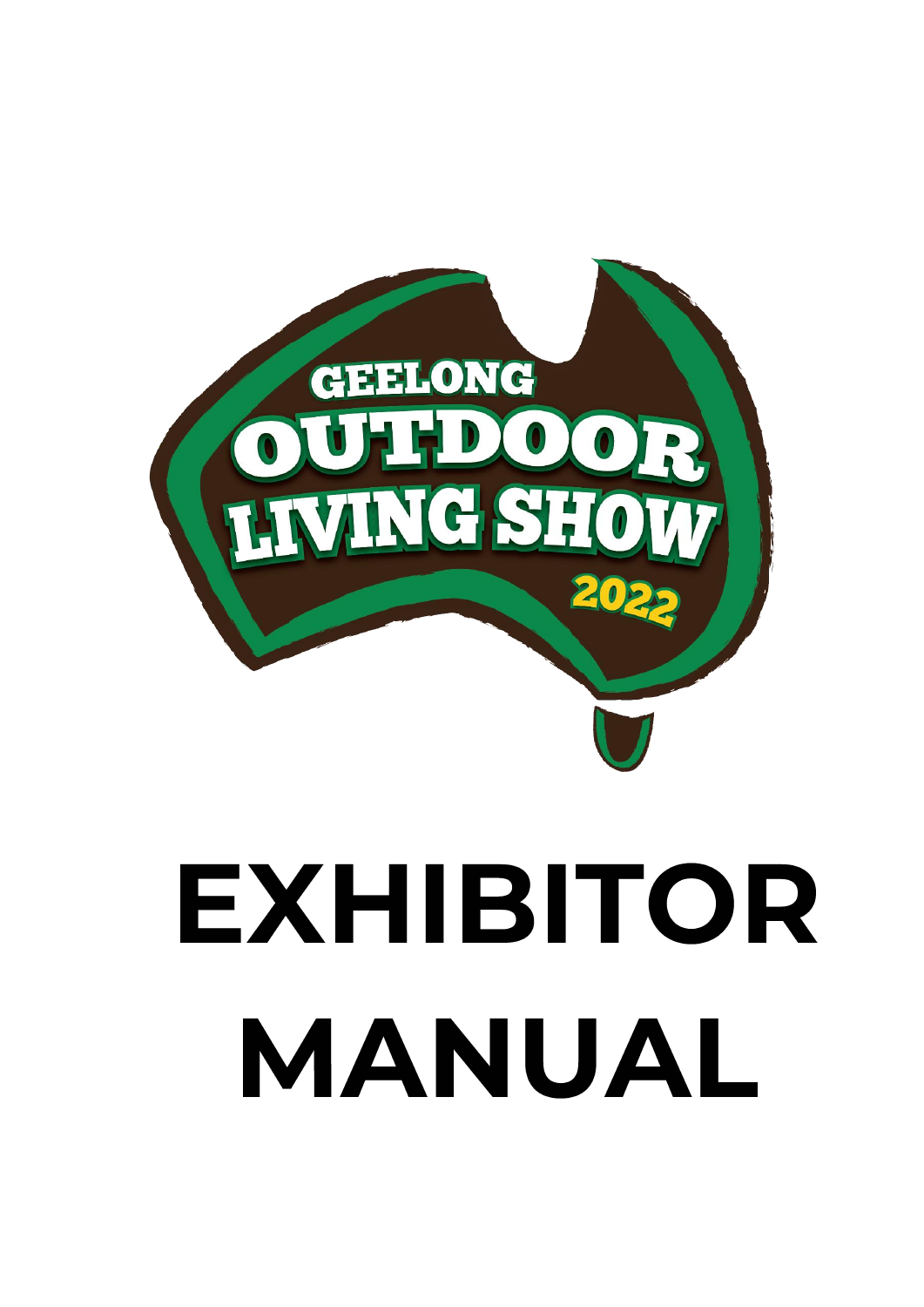![](_page_1_Picture_0.jpeg)

# **Contents**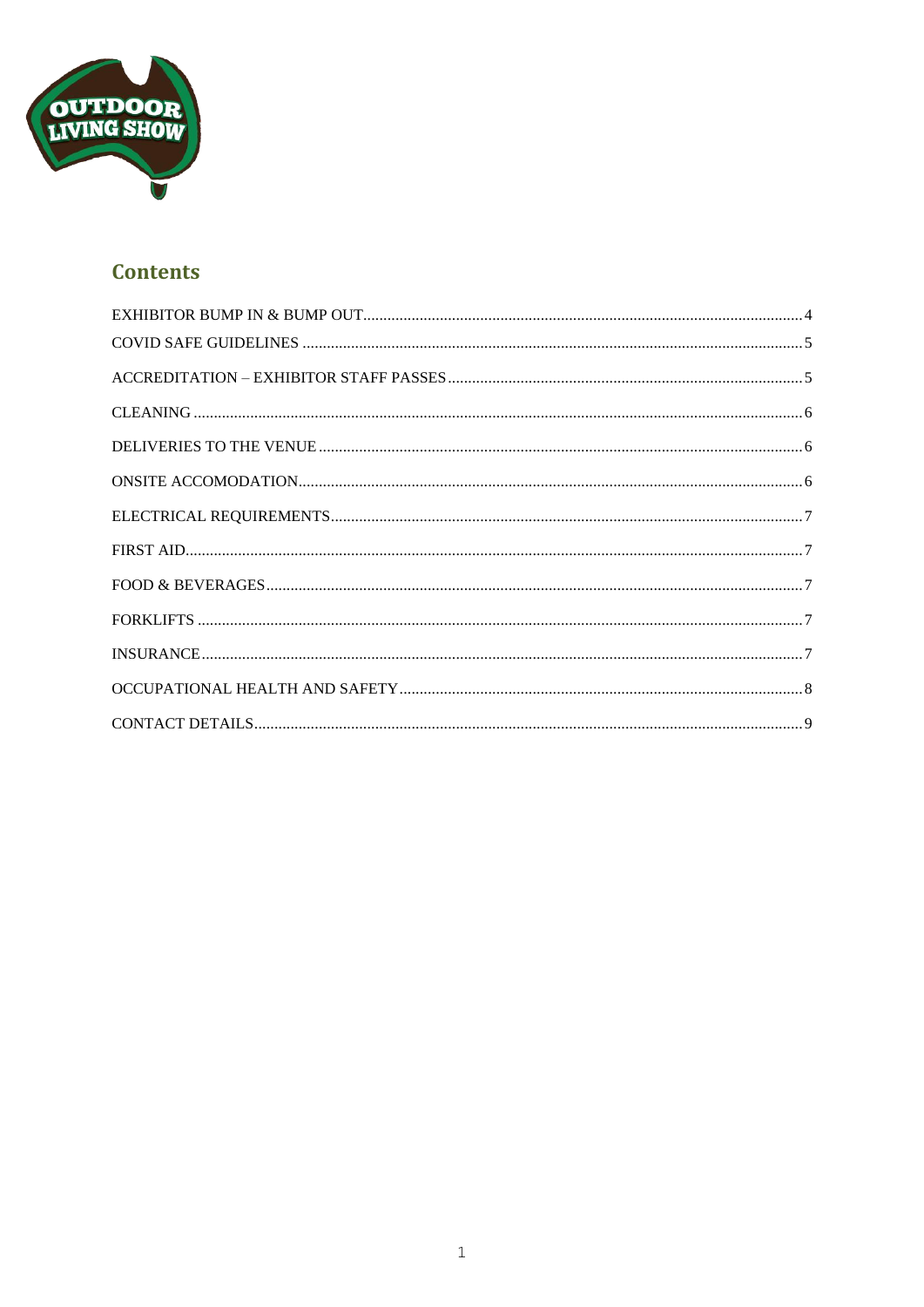![](_page_2_Picture_0.jpeg)

# **IMPORTANT SAFETY REQUIREMENTS FOR BUMP IN & BUMP OUT**

![](_page_2_Picture_3.jpeg)

# **SAFETY VESTS: IT IS AN OCCUPATIONAL HEALTH AND SAFETY REQUIREMENT FOR ALL EXHIBITIORS TO WEAR A SAFETY VEST DURING BUMP IN AND BUMP OUT.**

It is the responsibility of the Exhibitor to bring safety vests with them to the site.

![](_page_2_Picture_7.jpeg)

# **FOOTWEAR: IT IS AN OCCUPATIONAL HEALTH AND SAFETY REQUIREMENT THAT ALL EXHIBITORS AND CONTRACTORS WEAR SENSIBLE FOOTWEAR WHILST ONSITE.**

Footwear must be enclosed toe shoes. Thongs and sandals are not appropriate footwear. This is inclusive of bump in/bump out and event days.

![](_page_2_Picture_11.jpeg)

**CHILDREN: IT IS AN OCCUPATIONAL HEALTH AND SAFETY REQUIREMENT THAT NO CHILDREN UNDER THE AGE OF 16 BE ALLOWED ONTO THE SITE DURING BUMP IN OR BUMP OUT.**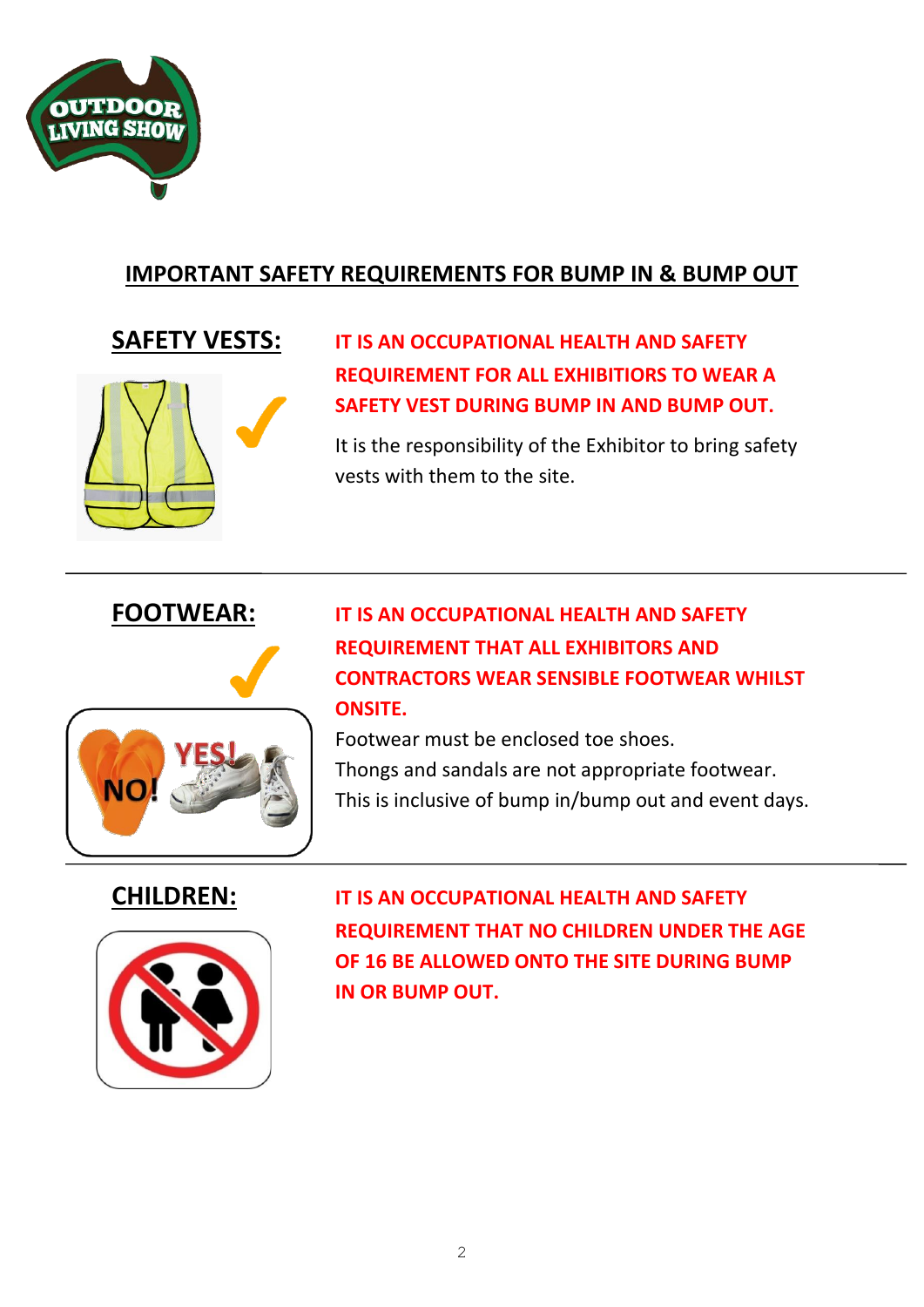![](_page_3_Picture_0.jpeg)

# **IMPORTANT DATES + TIMES**

| <b>DAY</b> | <b>DATE</b>              | <b>ACTION</b>                           |  |
|------------|--------------------------|-----------------------------------------|--|
| Tuesday    | 18 <sup>th</sup> January | Exhibitor Bump in: $8:00$ am $-6:00$ pm |  |
| Wednesday  | 19 <sup>th</sup> January | Exhibitor Bump in: $8:00$ am $-6:00$ pm |  |
| Thursday   | 20 <sup>th</sup> January | Exhibitor Bump in: 8:00am - 6:00pm      |  |
| Friday     | 21 <sup>st</sup> January | <b>EVENT DAY (9:00am - 5:00pm)</b>      |  |
| Saturday   | 22 <sup>nd</sup> January | <b>EVENT DAY (9:00am - 5:00pm)</b>      |  |
| Sunday     | 23rd January             | EVENT DAY (9:00am - 4:00pm)             |  |
| Sunday     | 24 <sup>th</sup> January | Exhibitor Bump Out from 4:30pm**        |  |
| Monday     | 25 <sup>th</sup> January | Exhibitor Bump Out: 7:00am - 6:00pm     |  |
| Tuesday    | 26 <sup>th</sup> January | Exhibitor Bump Out: 7:00am - 6:00pm     |  |

\*\* Bump out can only commence on Sunday when ALL patrons have left the event site. Bump out WILL NOT commence until the last patron has exited the venue.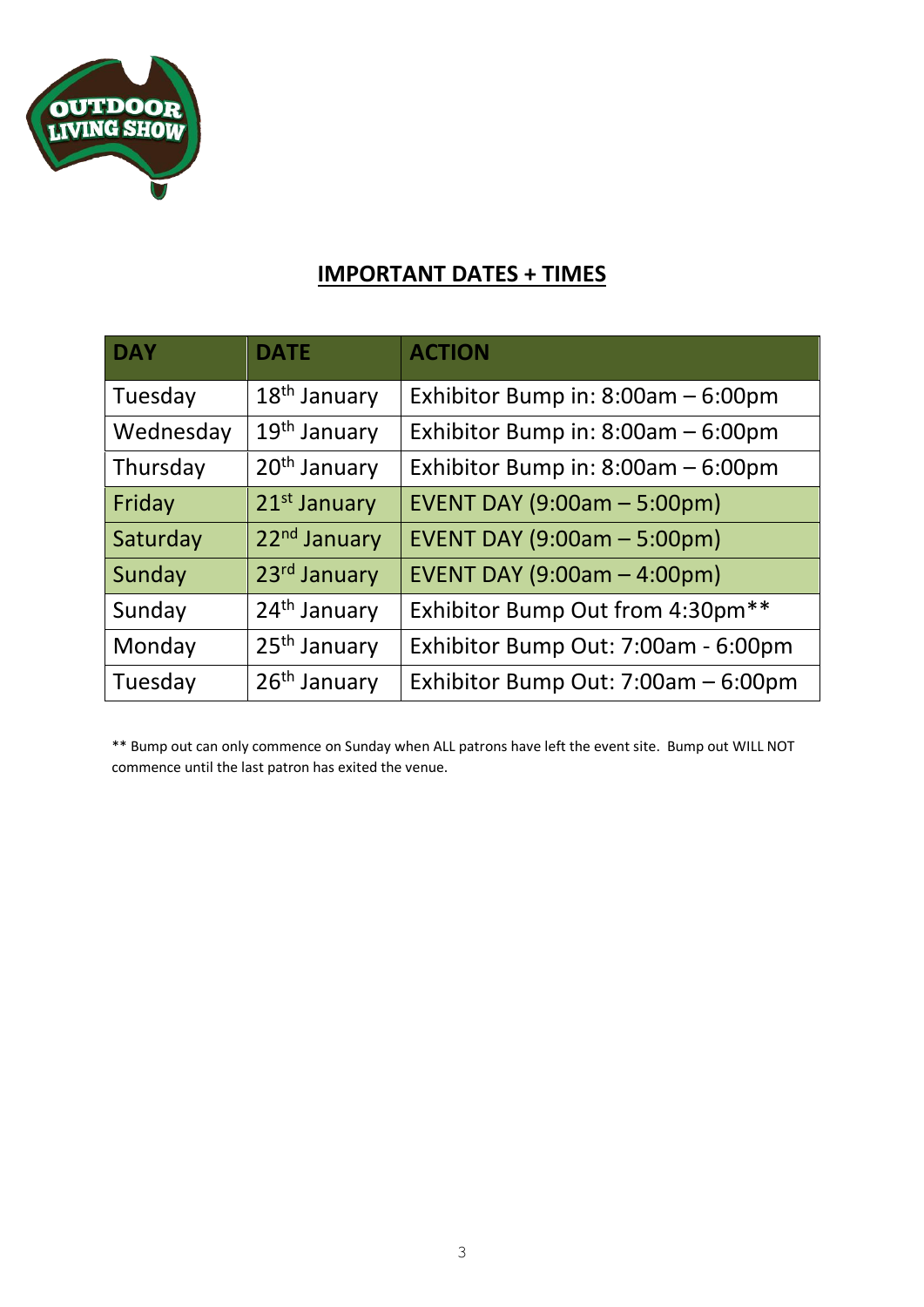![](_page_4_Picture_0.jpeg)

# <span id="page-4-0"></span>**EXHIBITOR BUMP IN & BUMP OUT**

The organisers office at the venue will be attended from 8.00am on 18<sup>th</sup> January until the end of the event.

# **BUMP IN:**

| 18 <sup>th</sup> January | $8:00$ am – 6:00pm |  |
|--------------------------|--------------------|--|
| 19 <sup>th</sup> January | $8:00$ am - 6:00pm |  |
| 20 <sup>th</sup> January | $8:00$ am - 6:00pm |  |
|                          |                    |  |
| 24 <sup>th</sup> January | From 4:30pm        |  |
| 25 <sup>th</sup> January | $8:00$ am - 6:00pm |  |
| 26 <sup>th</sup> January | $8:00$ am - 6:00pm |  |
|                          |                    |  |

# **ALL STOCK AND FREIGHT MUST BE MOVED OUT BY TUESDAY 26th JANUARY**

Security will be on site from Tuesday 18<sup>th</sup> January Until Tuesday 26<sup>th</sup> January.

Exhibitors are responsible for removing all exhibit and material from their site during bump out. The Exhibitors will be invoiced for any removal costs for remaining items or materials left onsite after the 26<sup>th</sup> January.

NO RESPONSIBILITY WILL BE ACCEPTED BY THE ORGANISER OR THE VENUE FOR THE LOSS OF ANY ITEMS THAT ARE LEFT ON YOUR STAND.

YOU MUST ENSURE THE ABOVE TIMES ARE COMMUNICATED TO FREIGHT COMPANIES CONTRACTED TO PICKUP ITEMS FROM YOUR STAND ENSURING A MEMBER OF YOUR STAFF IS PRESENT FOR WHEN YOUR FREIGHT COMPANY ARRIVES TO COLLECT.

# **VENUE DETAILS**

| <b>VENUE:</b>                           | Geelong Showgrounds<br>77 Breakwater Rd<br><b>Breakwater</b><br><b>VIC 3219</b> |
|-----------------------------------------|---------------------------------------------------------------------------------|
| <b>Bump In/Out Access:</b>              | GATE 2 off Breakwater Rd.                                                       |
| <b>Exhibitor &amp; Visitor Parking:</b> | Geelong Racecourse<br>99 Breakwater Rd                                          |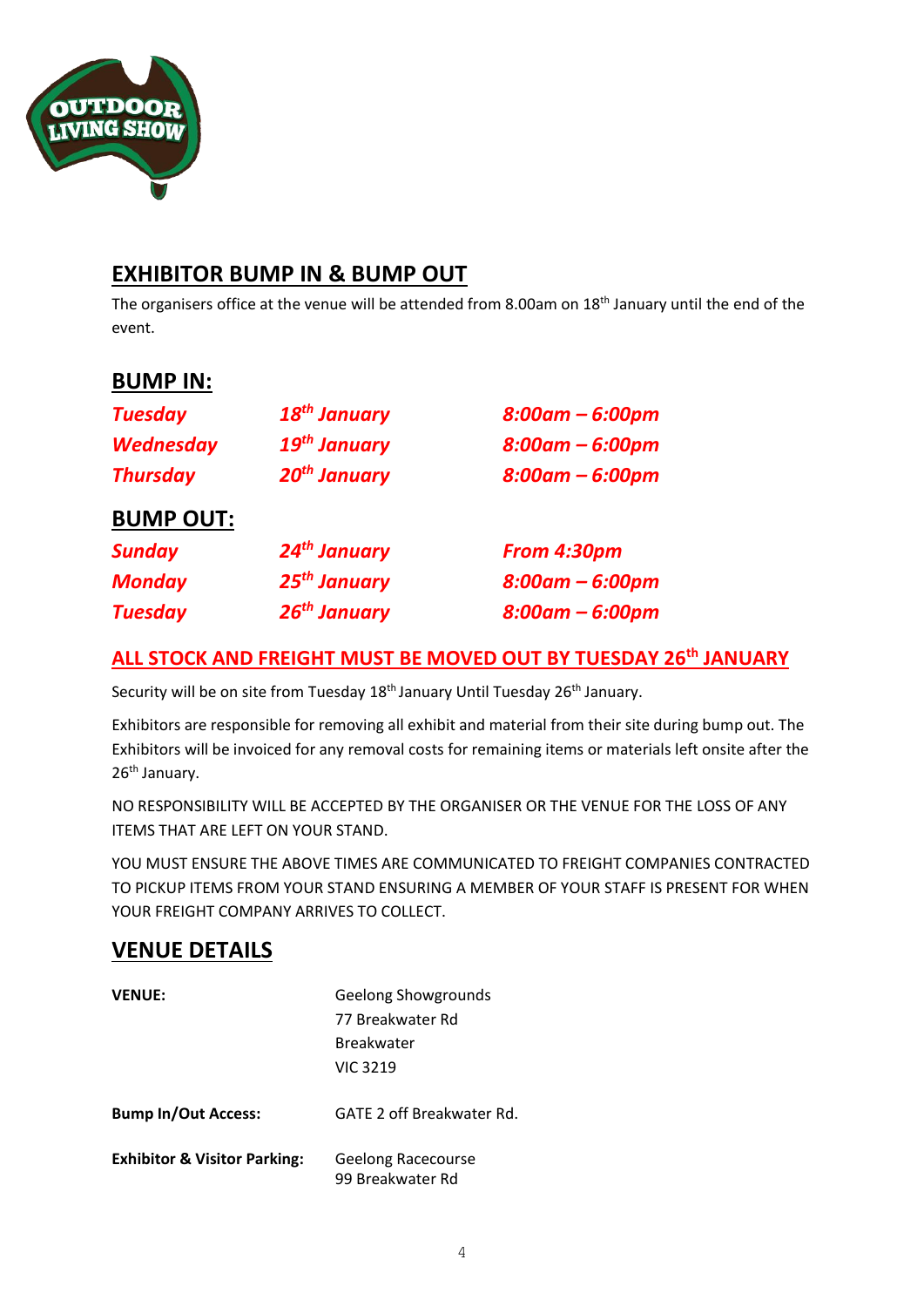![](_page_5_Picture_0.jpeg)

# <span id="page-5-0"></span>**COVID SAFE GUIDELINES**

We have been granted approval to run the event by the Victorian State Government, please help us comply with the Covid Safe Plan for the event by helping us with the below measures:

- **Please ensure ALL staff are fully vaccinated and can provide certificate upon Bump In entry.**
- Please check in upon entering the venue using our QR code system. **All exhibitor staff will need to check in every day they are on site at the venue.**
- Please review your site set up and ensure that you allow sufficient room for social distancing within your footprint. Consider any queuing or gathering areas and plan accordingly.
- Ensure you have cashless payment options where possible and have minimized high frequency touchpoints.
- Clean any high touch areas frequently throughout the event.
- Have hand sanitizer available for your staff and customers.
- Please follow any directions from our Covid Manager and Covid Safe marshals
- Ensure the wearing of face masks is in line with the current directions of the Chief Health Officer. We also strongly recommend mask wearing for those in customer facing roles.

A GTR Events Exhibitor & Sponsor activation COVID requirements document will be provided to each Exhibitor prior to the Event, which will run through the companies overall COVID safety plan and minimum standards.

If Covid rules are adjusted by the DHHS, an updated list of requirements will be sent at that time.

# <span id="page-5-1"></span>**ACCREDITATION – EXHIBITOR STAFF PASSES**

Each exhibiting company will be issued with exhibition passes to access the site outside of event hours.

No staff member/s will be admitted into the Showgrounds outside of event hours without an exhibitor pass. Any staff member/s without an exhibitor pass requesting access to the event outside of event hours will be denied entry.

Additional exhibition passes can be purchased for \$10 per pass – to be paid by credit card at the event.

#### **IMPORTANT - PICK UP LOCATION FOR EXHIBITOR STAFF BADGES**

All exhibitor staff passes must be picked up onsite during bump in from the Geelong Outdoor Living Show onsite office located at the info center / office.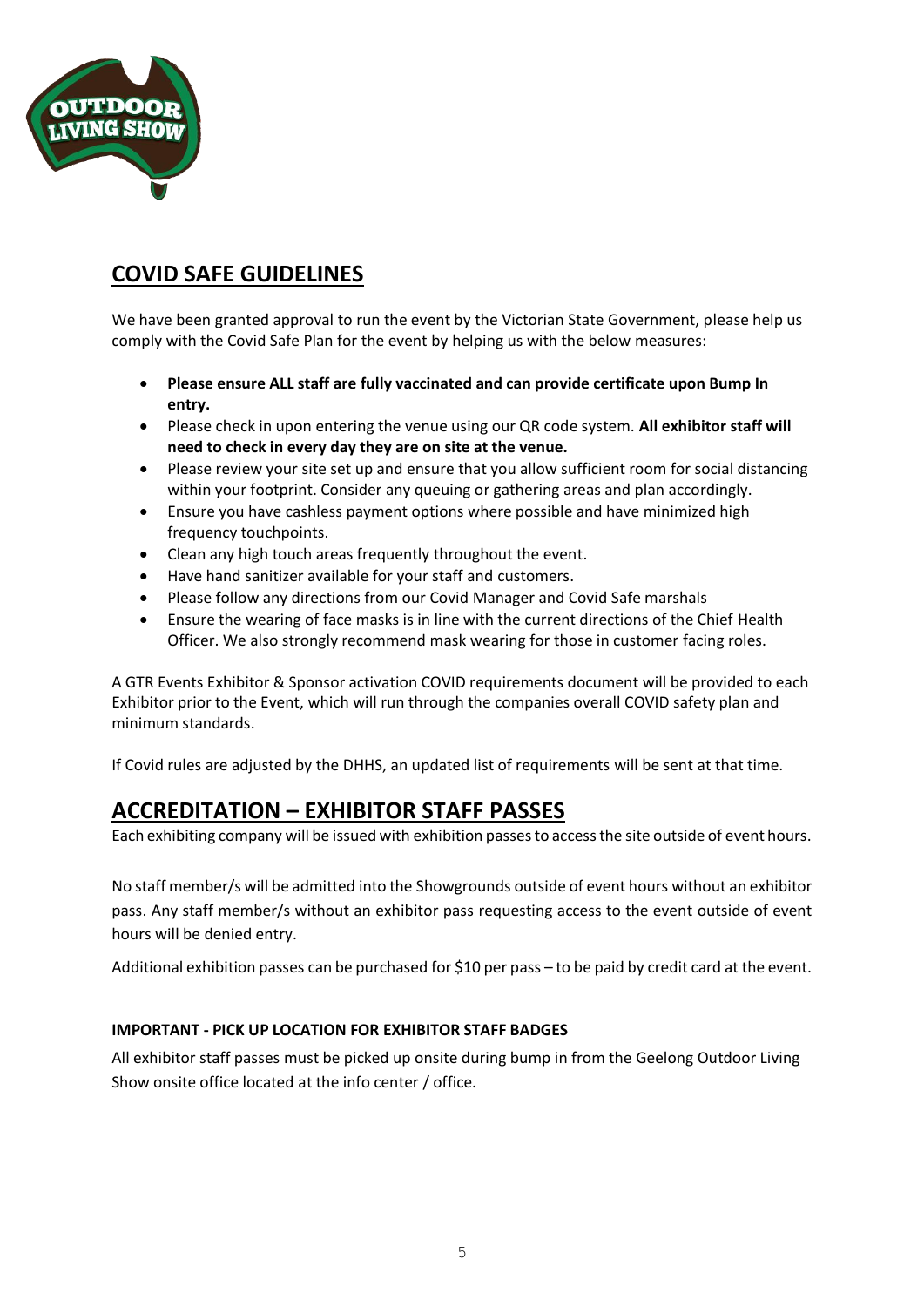![](_page_6_Picture_0.jpeg)

# **CAR PARKING - EXHIBITORS**

#### **DURING BUMP IN & OUT:**

During bump in & out, exhibitors may park as close to the site as possible or as directed by event personnel. Please avoid driving and parking on pedestrian walkways and aisles.

# <span id="page-6-0"></span>**CLEANING**

#### **PRE EVENT:**

During Bump In and Bump-out, if you have cardboard and other items that can be recycled, please leave flat packed in neat piles for our cleaners to remove.

#### **DURING THE EVENT:**

Exhibitors are responsible for keeping their own trade sites clean and tidy at all times during the event and are reminded to use bins located around the precinct to dispose of rubbish, packaging, food scraps and recyclables throughout the event.

# <span id="page-6-1"></span>**DELIVERIES TO THE VENUE**

All exhibitors must adhere to the bump in and bump out schedule. Delivery times, entry and delivery points and any other conditions that apply are listed below.

Please ensure each item despatched to the Geelong Showgrounds / Geelong Outdoor Living Show Event has been labelled with the following details:

- Company Name
- Contact Person and Contact Phone Number
- Name of Event (Geelong Outdoor Living Show)
- Site number

#### **Delivery Address:**

Geelong Showgrounds 77 Breakwater Rd, Breakwater, VIC 3219

Please ensure that your freight delivery company is supplied with your name and mobile telephone number to be contacted when product arrives to sign and accept delivery. This will ensure no deliveries are unable to be delivered.

For freight delivery on event days, the drop off point will be at the Gate 2 and each delivery **MUST** be met by the Exhibitor.

**The Geelong Outdoor Living Show will not sign for or accept any deliveries nor take any responsibility for undelivered items.** 

# <span id="page-6-2"></span>**ONSITE ACCOMODATION**

If there are any Exhibitors wish to camp onsite at the Showgrounds, please contact the Showgrounds directly.

Sites are \$25.00 + GST a night

Please contact Michelle at the Showgrounds: [michelle@royalgeelongshow.org.au](mailto:michelle@royalgeelongshow.org.au) - 03 5221 1707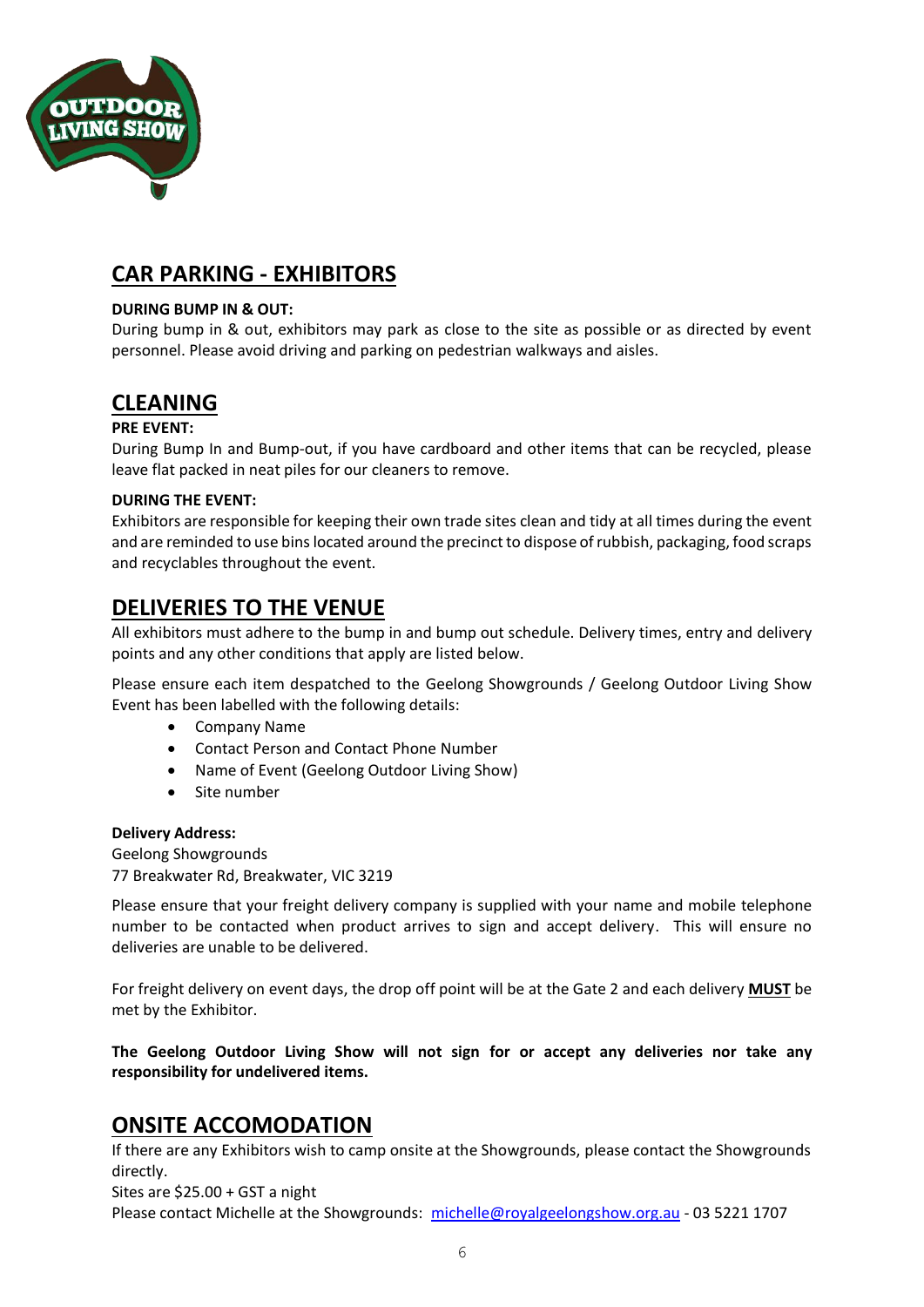![](_page_7_Picture_0.jpeg)

# <span id="page-7-0"></span>**ELECTRICAL REQUIREMENTS**

In accordance with Australian Standard 3760 all portable electrical equipment brought into the Geelong Showgrounds by exhibitors and contracted suppliers, must have been tested by a licensed electrician and display a current tag.

# <span id="page-7-1"></span>**FIRST AID**

There is a First Aid station within the venue. It will be operational from Friday 21<sup>st</sup> – Sunday 23<sup>rd</sup> January during event hours.

# <span id="page-7-2"></span>**FOOD & BEVERAGES**

There will be a variety of food and beverage vendors' onsite. Vendors will be located within the venue.

Exhibitors are PROHIBITED from selling any food or beverage products from their stands including coffee. (Unless you are a food & beverage supplier)

ALCOHOL BROUGHT INTO THE FESTIVAL HUB IS NOT PERMITTED. IT MUST BE PURCHASED INSIDE THE VENUE DUE TO LIQUOR LICENCE RESTRICTIONS.

# <span id="page-7-3"></span>**FORKLIFTS**

Forklifts will be available for exhibitor use during bump in and out. All forklift use MUST be booked in prior to the event. If forklift use is not booked in the Geelong Outdoor Living Show team cannot guarantee forklift use.

To book forklift contact. Callum Ray 0438 923 056 – callum@gtrevents.com.au

# <span id="page-7-4"></span>**INSURANCE**

Whilst the Organiser will provide necessary security during the festival, neither the Organiser nor the Venue or any of their staff, employees, agents or representatives shall be held accountable for or liable for, and the same are released from accountability or liability for any damage, loss, harm or injury to their person or any property of the event, however caused, or any of its staff, employees, agents or other representatives, or for goods sent to the venue before or remaining after, whilst in transit to/from or during the event.

- **GOODS INSURANCE:** The Organiser does not have an insurance policy which covers exhibitor's goods. You are therefore advised to extend your Property Insurance Policy to cover loss of stock and display equipment due to theft or damage.
- **PUBLIC RISK INSURANCE: EXHIBITORS MUST HAVE PUBLIC LIABILITY INSURANCE COVER OF MINIMUM \$5 MILLION.** This can be arranged by extending your policy through your insurance broker, agent or insurance company.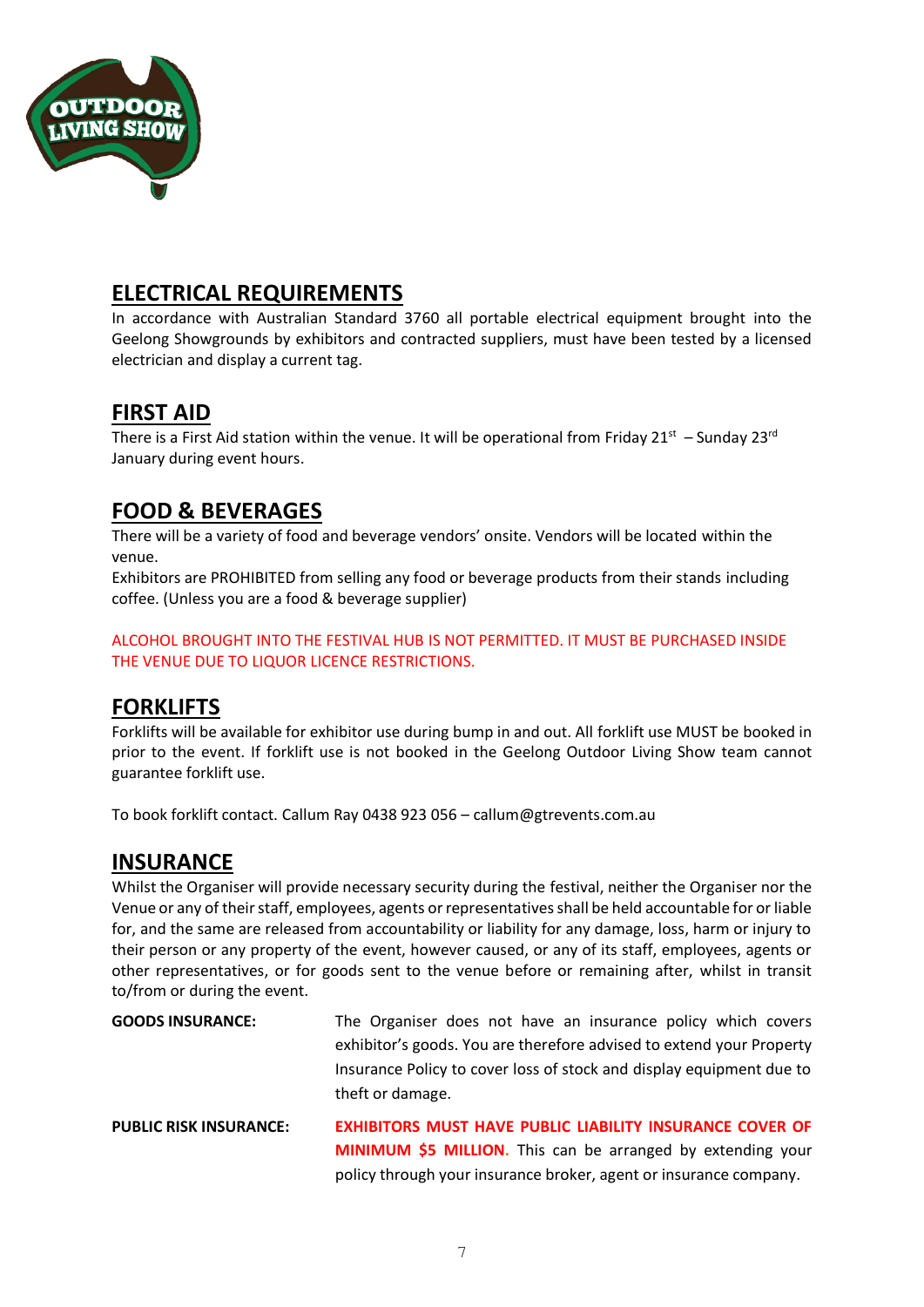![](_page_8_Picture_0.jpeg)

# <span id="page-8-0"></span>**OCCUPATIONAL HEALTH AND SAFETY**

The policy of the Geelong Outdoor Living Show is that all persons onsite at the event shall be provided with a safe and healthy place in which to work. To achieve this policy, management will make every reasonable effort in areas of accident prevention, hazard control and removal, injury protection and health preservation to every practical extent. These aspects of working conditions will be given top priority in company plans, procedures, programs and job instruction.

In conjunction with this policy, a series of safe working rules and procedures on specific individual safety and health matters has been established and is included in this manual section. Health and safety at an event is both an individual and shared responsibility of all Exhibitors and Contractors, thereby providing opportunities for Exhibitor participation to raise and resolve issues with the appointed OHS officer onsite at the event.

REPORT THAT HAZARD! - If you see a potential hazard or something you think is dangerous, please immediately contact a member of the Geelong Outdoor Living Show team so we can resolve the

## issue.

## **WORKING ENVIRONMENT & INDUCTION**

Our event is the workplace of many other organizations and they will often have their own operating procedures in addition to these basic health and safety rules. Each Exhibitor must be aware of, and follow at all times, the procedures, which apply, to each workplace in which they work.

#### **BASIC HEALTH AND SAFETY RULES**

- Observe all signs.
- Keep Guards and Barricades in Place
- A warning sign, danger tag, safety guard or barricade is put there to ensure your protection from recognized hazards. This rule is necessary to protect everyone. Do not remove or override any existing guarding or barricades. If you see this happen, report it to your supervisor immediately.
- No Smoking in buildings. Smoke in Designated Areas Provided
- No Horseplay Serious injuries and incidents can and often do result from horseplay or practical jokes. Horseplay sometimes involves equipment at the workplace, which may never have been designed for the uses it has been put to, and serious accidents may result. Section 25, of the Occupational Health and Safety Act 1985; require that all employees of businesses take responsible care for their own health and safety of anyone who may be affected by his or her own acts or omissions.

## **TAKE PRECAUTIONS FOR OUTDOOR SAFETY**

Personal protective equipment (PPE) forms a barrier between the person and the immediate hazard. designed for the uses it has been put to, and serious accidents may result. Section 25, of the Occupational Health and Safety Act 1985; require that all employees of businesses take responsible care for their own health and safety of anyone who may be affected by his or her own acts or omissions.

- Take Fire safety precautions Exhibitors should ensure that aisle ways and fire escapes are free from obstruction by your own doing.
- Wear appropriate PPE (high vis, closed toe shoes, long sleeves or sunscreen if outside etc)
- Observe and work safely around Plant equipment Wear your high vis and ensure you are easily visible to plant operators.